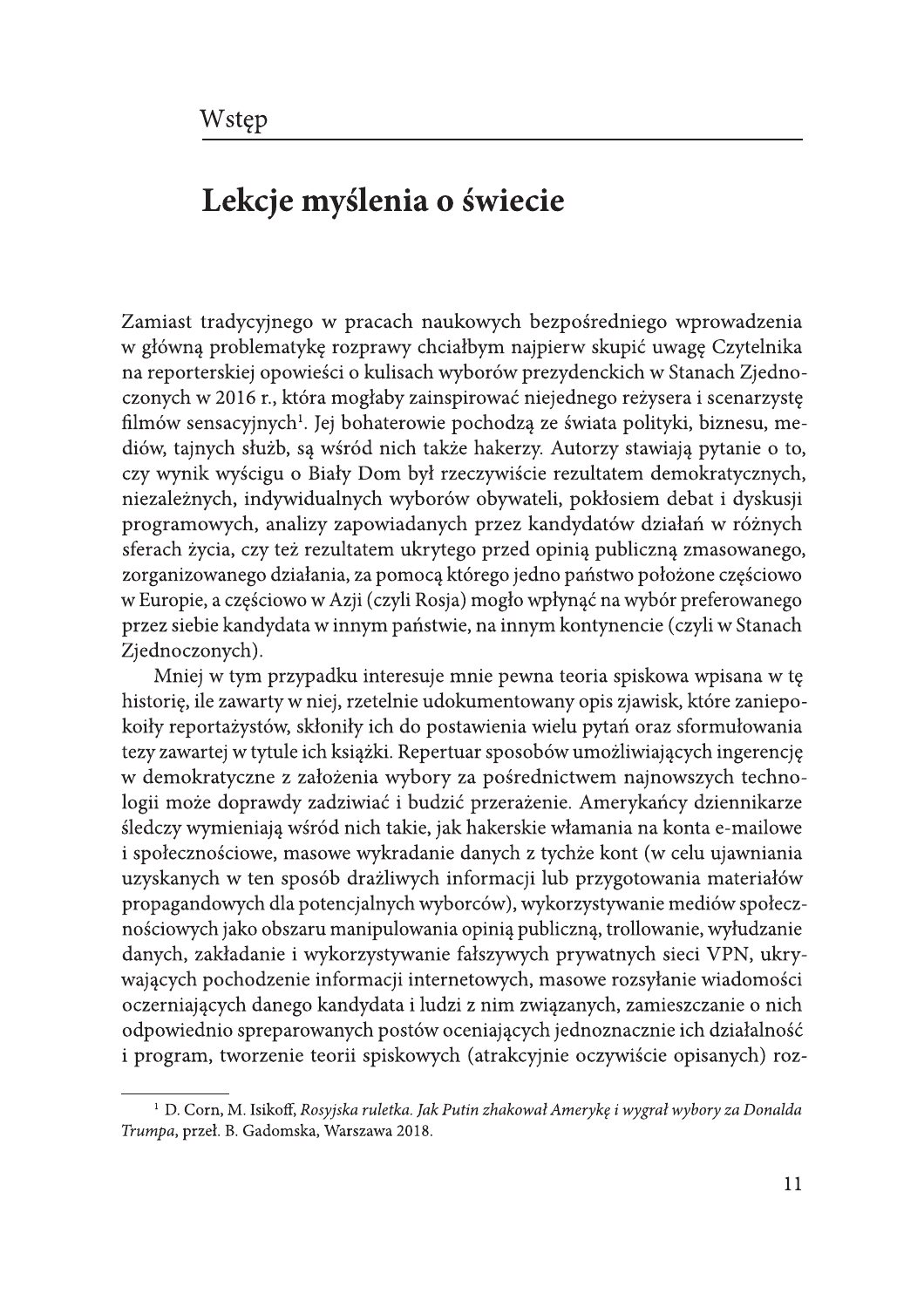syłanych z fałszywych kont (czyli tzw. botów), ujawnianie nielegalnie zdobytych informacji w starannie wybranym czasie (po to, by zniechęcić do głosowania na konkretną osobę) czy ingerowanie w informatyczne systemy umożliwiające zorganizowanie i przeprowadzenie wyborów. Ta skoordynowana zdaniem reporterów akcja obejmowała cyberataki, starannie zaplanowane i regularnie przeprowadzane kampanie dezinformacyjne, stałe podważanie wiarygodności poszczególnych osób, a wykorzystywano podczas niej legalnie funkcjonujące środki komunikowania się między ludźmi (którymi się z reguły chlubimy), jak choćby Facebooka czy Twittera. O skali problemu świadczy to, że w działania przeciwdziałające opisanym zagrożeniom zaangażowane były właściwie wszystkie najważniejsze amerykańskie instytucje państwowe, cywilne i wojskowe, działające jawnie i tajnie.

Obraz przestrzeni publicznej wyłaniający się z tej opowieści jest doprawdy przygnębiający. Nie jest ona bowiem przestrzenią rzeczywistej wymiany myśli, koncepcji rozwojowych, opinii na temat wyzwań, przed jakimi stoi współczesny świat. Wymiana ta wydaje się jedynie pozorowana, by ukryć mechanizmy wykorzystywane w bezpardonowej walce o władzę. Nie ma w niej miejsca na szacunek, odpowiedzialność i odwagę<sup>2</sup>. W tak rozumianej polityce wykorzystuje się wszelkie dostępne środki, by osiągnąć cel i zniszczyć konkurencję.

Analiza przywołanej historii skłania do sformułowania paradoksalnego i chyba zaskakującego wniosku. Zwróćmy uwagę, że głównym adresatem wszystkich opisanych działań był przede wszystkim obywatel demokratycznego państwa, tradycyjnie chlubiącego się przywiązaniem do wolności w różnych jej wymiarach, niezdecydowany, na kogo głosować lub nie w pełni przekonany, czy jego ewentualny wybór będzie słuszny. Innymi słowy ofiarą i celem opisanej wojny informacyjnej okazał się obywatel myślący, w dodatku uczestniczący w życiu publicznym, zainteresowany tym, by jego głos miał wpływ na otaczającą go rzeczywistość. Jak pokazują autorzy tej reporterskiej relacji, obywatelska postawa nie uchroniła go jednak przed manipulacją, uprzedmiotowieniem i cynicznym wykorzystaniem w grze prowadzonej przez obce państwo (zakończonej zresztą sukcesem). W świetle owej opowieści zasadne jest zatem postawienie pytań zupełnie podstawowych: Na czym polega współczesna obywatelskość? Jak ją pielęgnować i chronić?

Tylko z pozoru zarówno przypomniane przeze mnie dziennikarskie śledztwo, jak i sformułowane problemy, które są wynikiem jego lektury, nie mają nic wspólnego z edukacją polonistyczną realizowaną we współczesnej szkole. Według mnie jest

<sup>&</sup>lt;sup>2</sup> Znamienne, że mimo tylu potwierdzonych dowodów nieuprawnionego wpływania na przebieg wyborów uniknięto jak dotąd (stan na jesień 2018 r.) oficjalnego jednoznacznego wskazania winnego/ winnych tego procederu, nie sformułowano otwartego oskarżenia, nie doszło na tym tle do znaczącego konfliktu między stroną broniącą się przed atakami i stroną atakującą. Toczy się wprawdzie śledztwo nadzorowane przez Roberta Swana Muellera, ale na razie zarzuty sformułowano wobec pojedynczych urzędników i uczestników kampanii, głównie po stronie amerykańskiej i są one raczej pośrednio związane z opisanymi działaniami.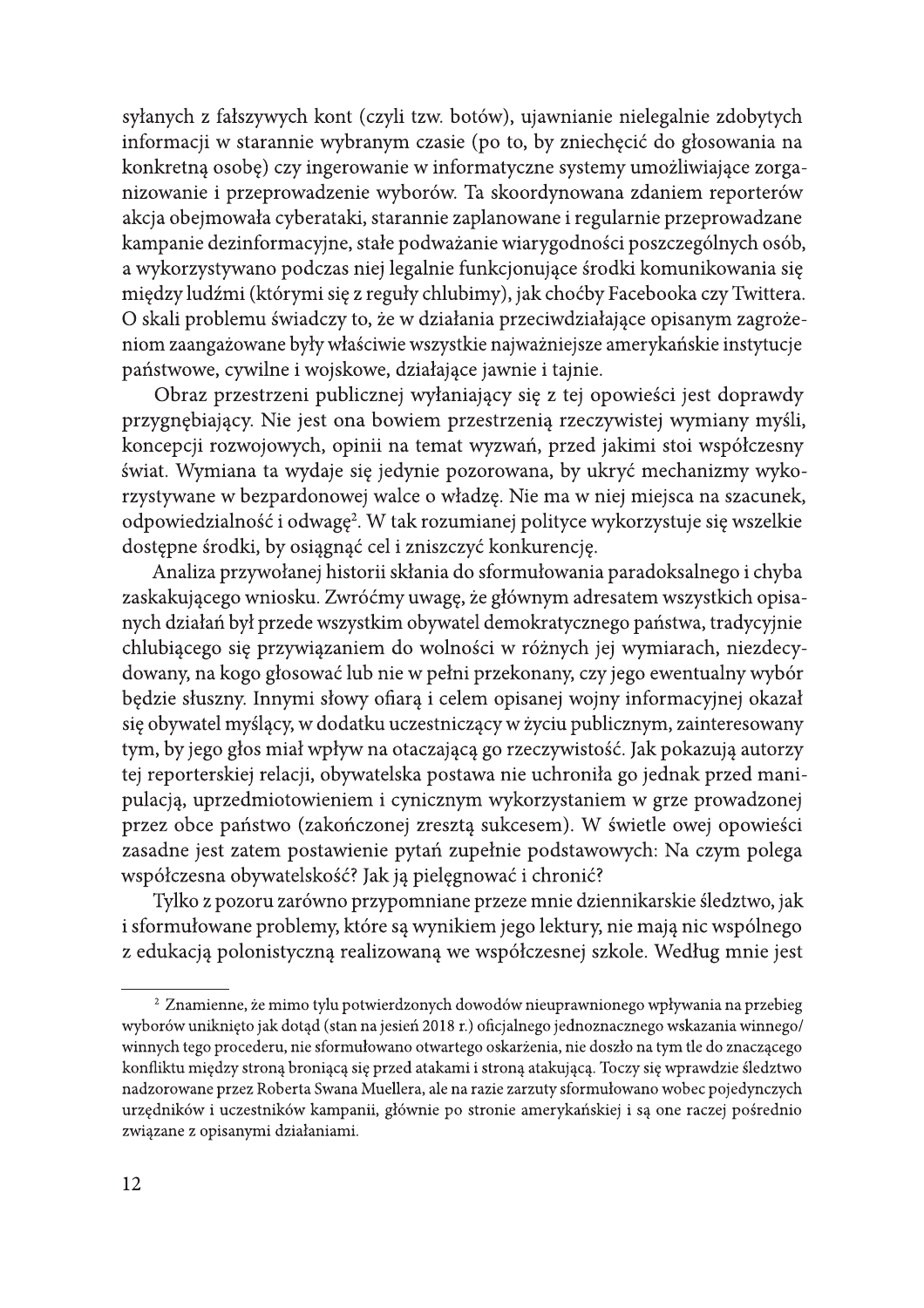dokładnie odwrotnie, to znaczy uzasadniają one ważność kolejnych pytań, tym razem decydujących o tym, jak powinna być dzisiaj realizowana edukacja humanistyczna. Czy w kształceniu polonistycznym można nie podejmować refleksji nad współczesnym światem i cedować to zadanie na ucznia (jeśli zechce je podjąć), który chętnie korzysta z internetu jako podstawowego źródła wiedzy o otaczającej go rzeczywistości i kieruje się opiniami wyrażanymi w mediach społecznościowych czy w postach umieszczanych na interesujących go portalach? Historia opowiedziana przez Corna i Isikoffa pokazuje, czym kończy się takie zrzeczenie i jak poważne może mieć ono skutki dla państwa, polityki, praw obywatelskich, a nawet świata jako przestrzeni wspólnej wszystkim ludziom. Czy nie warto mądrze wykorzystać warunków, w jakich prowadzone są lekcje języka polskiego, czyli chyba niedocenianej dotąd możliwości kontaktu z uczniem twarzą w twarz, pozwalającej na rozmowę lub/i dyskusję, konfrontowanie stanowisk w różnych kwestiach ważnych dla współczesnego człowieka, odsłanianie różnorodności świata jako wartości podlegającej bezwzględnej ochronie, ale też pozwalającej na wnikliwą, wspólną analizę sposobów odbierania ludziom wolności słowa i działania? Czy w edukacji polonistycznej można zrezygnować z wprowadzania młodych w przestrzeń publiczną i z pokazywania możliwości działania w tej przestrzeni, skoro alternatywą jest wykorzystanie ich jako zestawu danych, które można komuś sprzedać lub jako przedmiotu oddziaływań wywierających presję na jego indywidualne wybory, również te podejmowane w dorosłym życiu? Czy edukacja polonistyczna może świadomie zrezygnować z rozwijania zdolności myślenia, która wydaje się jedyną realną zdolnością umożliwiającą przeciwdziałanie skutkom działań opisanych w książce Corna i Isikoffa? Czy nie warto pokazywać w edukacji szkolnej skutków niemyślenia oraz odbierania wolności słowa i działania, aby przestrzec przed konsekwencjami pochopnego zrzeczenia się myślenia i odpowiedzialności za nie na rzecz państwa, partii, instytucji lub innych równie anonimowych, bezosobowych uczestników życia publicznego? Czy nie trzeba na nowo zastanowić się nad koncepcją edukacji humanistycznej i szczególnie wyeksponować w niej rolę wychowania obywatelskiego, a wraz z nim rangę myślenia krytycznego? Czy w ramach tego wychowania nie należy odbudować znaczenia przypisywanego w starożytności przestrzeni publicznej wraz z wartościami, które były w niej szczególnie doceniane, czyli z odwagą, szacunkiem i odpowiedzialnością, jako skutecznej przeciwwagi dla powszechnie obserwowanych, także w Polsce, działań antyobywatelskich podejmowanych i koordynowanych przez wyspecjalizowane grupy oraz instytucje, nierzadko dysponujące wysoko rozwiniętymi technologiami oraz innymi środkami wywierania wpływu, a nierzadko także odpowiednim budżetem? Czy wobec zagrożeń dla obywatelskości nie trzeba również zatroszczyć się o poważną szkolną refleksję nad istotą i sensem wolności słowa i wolności działania jako podstawowych prawach przysługujących człowiekowi bez względu na miejsce, w którym mieszka i pochodzenie?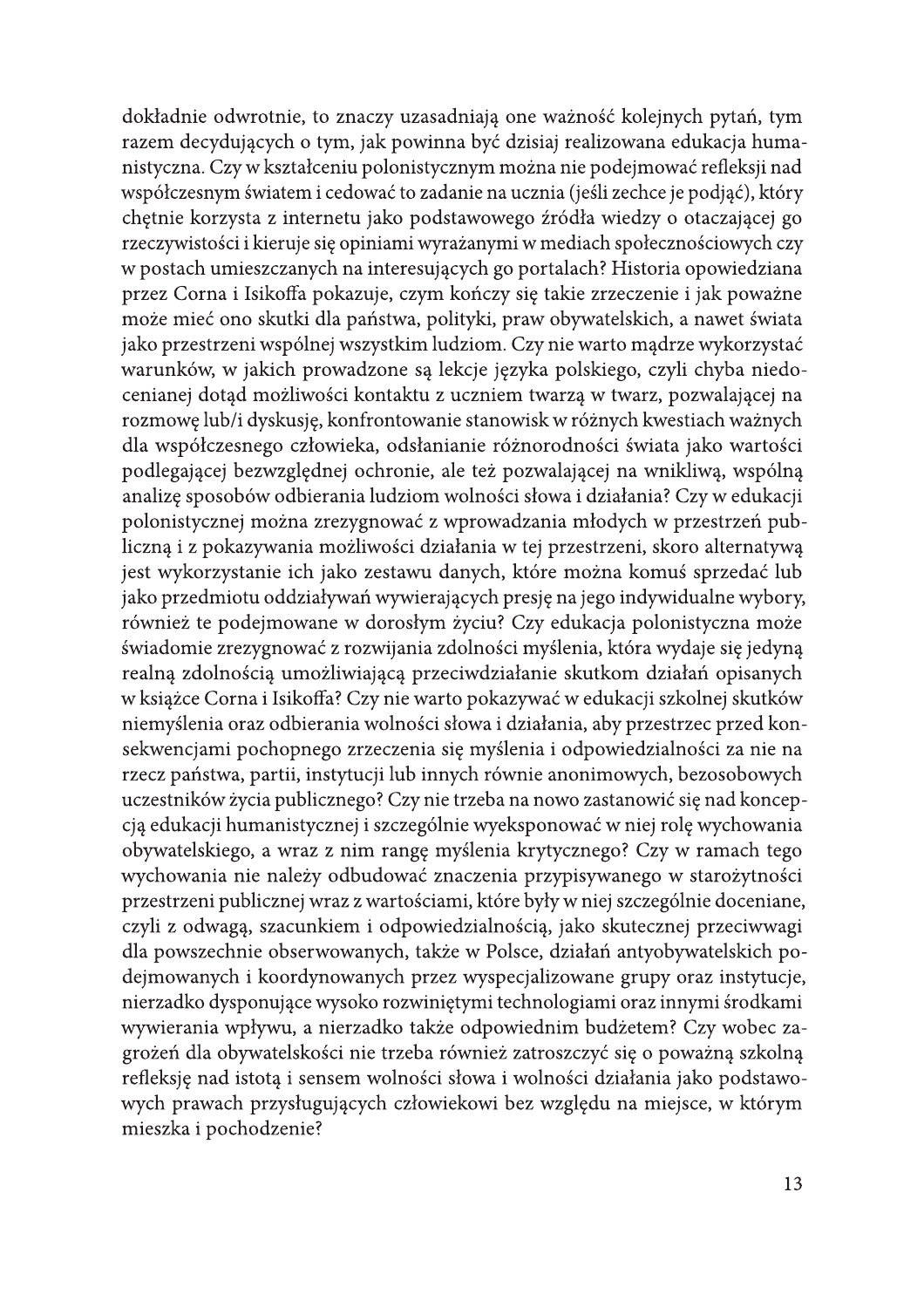Z tej sekwencji pytań wyrastają założenia niniejszej rozprawy. Interesuje mnie bowiem, jak lekcje języka polskiego mogą inicjować, wspierać oraz rozwijać zdolność myślenia, w tym myślenia o współczesności. Chciałbym pokazać, na czym polega myślenie, zarówno w kontekście edukacyjnym, jak i filozoficznym, czym się wyróżnia na tle innych aktywności człowieka. Spróbuję zdiagnozować aktualne wyzwania (oczywiście wybrane), z jakimi musi zmierzyć się edukacja humanistyczna w dzisiejszej szkole, jeśli ma ona mieć rzeczywiście jakiś sens. Zależy mi również na udowodnieniu słuszności tezy, że odpowiedzialność za losy świata wymaga adekwatnej koncepcji wychowania obywatelskiego, które pozwoli ocalić przed zniszczeniem różnorodność tego świata. Zamierzam także przedstawić edukacyjny potencjał reportażu literackiego pozwalający na lekcjach języka polskiego zarówno na refleksję nad współczesnością, jak i nad obywatelskością.

U podstaw każdego z tych założeń tkwi przekonanie, iż jedną z podstawowych potrzeb edukacyjnych jest potrzeba dowartościowania w niej przestrzeni publicznej jako przestrzeni rozmowy o otaczającej nas rzeczywistości, prowadzonej z rozmaitych perspektyw, gdyż tylko w ten sposób możliwe jest inicjowanie myślenia, działanie i sądzenie (czyli formułowanie i wyrażanie opinii), chroniące jednostkę przed dogmatyzmem, doktrynerstwem, totalitaryzmem czy ideologicznymi wykładniami. Taki kierunek namysłu nad sensem kształcenia humanistycznego wynika natomiast z rozpoznania, które cudownie wyraziła Hannah Arendt w wykładach na temat filozofii politycznej Kanta:

Na pytanie, dlaczego istnieje wielu ludzi, a nie pojedynczy człowiek, Kant odpowiedziałby: aby mogli ze sobą rozmawiać<sup>3</sup>.

Rozważania edukacyjne są w tej pracy mocno zakorzenione w filozofii Arendt. W pierwszym rozdziale szerzej uzasadniam ten wybór, w tym miejscu chciałbym natomiast zaznaczyć, iż jej analizy pozwalają uchwycić istotę myślenia jako fascynującej i podstawowej aktywności umysłowej człowieka. Twórczość ta jest też niezwykle interesującym przykładem na to, jak można opisywać współczesność, zachwycać się jej różnorodnością i nierozstrzygalnością wielu pytań, do jakich skłania wnikanie w rzeczywistość, nie wyrzekając się tradycji, traktując ją natomiast jako inspirację do samodzielnych poszukiwań sensu. Arendt docenia Platona, Sokratesa, Kanta i wielu innych myślicieli nie ze względu na ich miejsce w panteonie filozoficznych sław, ale dlatego, że pokazali oni, jak różnymi drogami można zaglądać za kulisy otaczającego nas świata, odkrywać jego skomplikowanie i umowność języka, jakim jest on opisywany. Dzięki tak znamienitym poprzednikom autorka Kondycji ludzkiej odświeża też pojęcia niezbędne do tego, by myśleć o świecie samodzielnie, na własny rachunek – są wśród nich m.in. takie jak: polityczność, różnorodność, myślenie,

<sup>&</sup>lt;sup>3</sup> H. Arendt, Wykłady o filozofii politycznej Kanta, przeł. R. Kuczyński, M. Moskalewicz, Warszawa 2012, s. 73.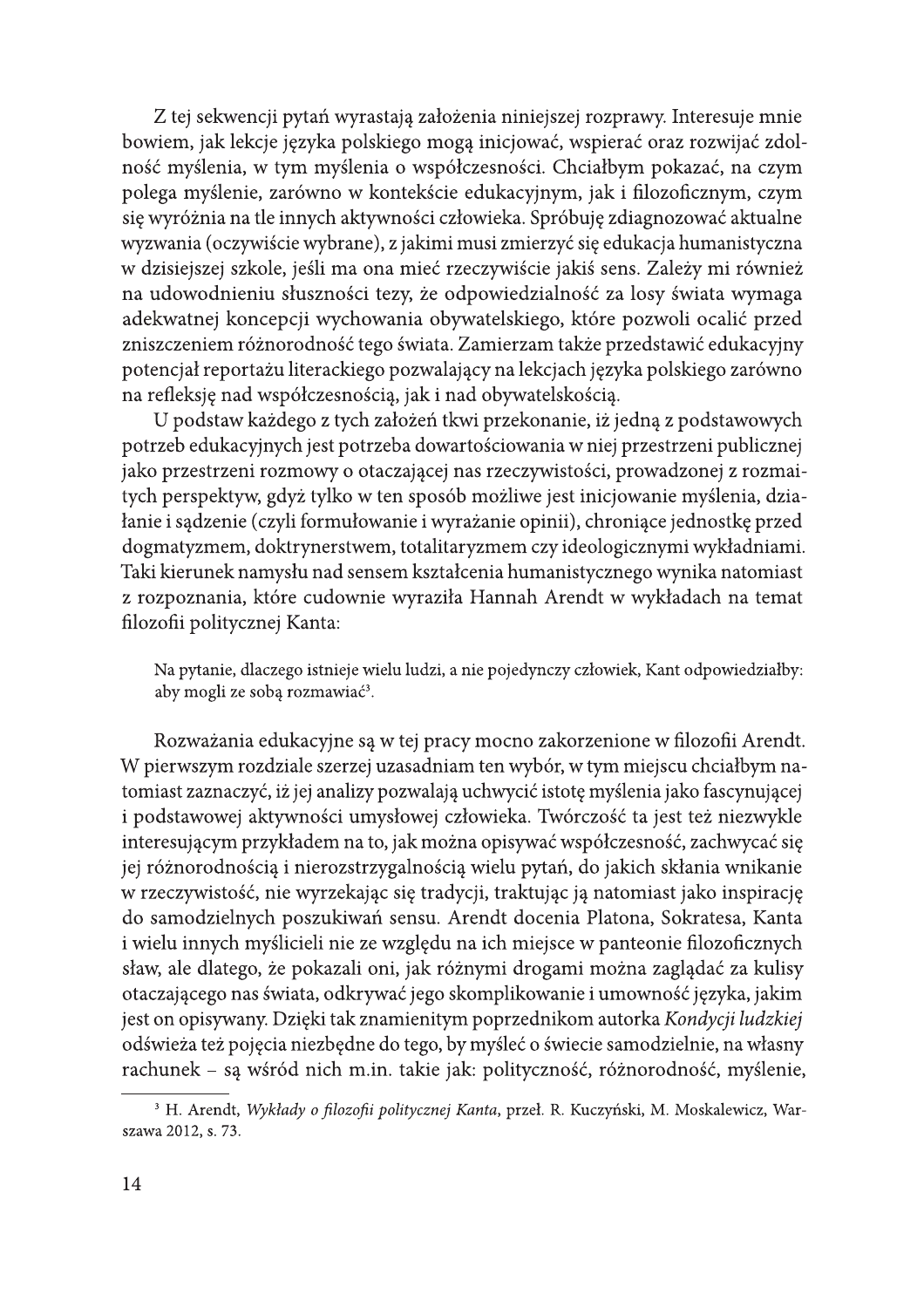działanie, sądzenie, bezstronność, jawność, obywatelskość, przestrzeń publiczna, vita activa, wolność. Bez tych słów trudno byłoby w ogóle rozpocząć namysł nad edukacją humanistyczną czy wychowaniem obywatelskim.

Przedstawiając swoją koncepcję, sięgam także po prace z dydaktyki polonistycznej i czytam je pod kątem tego, jak jest w nich diagnozowana współczesność i jaki ma ona wpływ na szkolną teorię i praktykę. Wskazuję również idee powstałe w obrębie metodyki nauczania języka polskiego, które mogą być cennym wsparciem w namyśle nad tym, jak rozwijać myślenie o świecie w duchu obywatelskim (w tym kontekście można wymienić na przykład podmiotowość, integrację, antropocentryzm, czytanie w perspektywie egzystencjalnej i aksjologicznej, wychowanie językowe). Wreszcie przyglądam się współczesnemu (reporterskiemu, socjologicznemu i dydaktycznemu) obrazowi ludzi młodych – troska o nich jest bowiem główną przyczyną powstania tej rozprawy.

Bardzo ważnym elementem niniejszych rozważań są odwołania do ustaleń literaturoznawczych, kulturoznawczych, socjologicznych oraz powstałych w obrębie innych dziedzin nauki. W ich świetle staram się przybliżyć problemy z opisywaniem współczesnego świata, niejednoznaczność pojęć i nieostrość znaczeń do tego wykorzystywanych (czasami traktowanych instrumentalnie i uzasadniających słuszność danej doktryny, ideologii, przekazu propagandowego), ale także zagadnienia, którymi warto się w ramach edukacji polonistycznej zająć (np. wielokulturowość, europejskość, migracje). Autorzy tych rozpraw proponują ponadto ciekawe perspektywy postrzegania aktualnej rzeczywistości oraz analizują postawy sprzyjające lub niesprzyjające myśleniu (w tym kontekście opisują wpływ mediów cyfrowych na naszą refleksję o świecie, stwierdzają zanik poczucia solidarności z potrzebującymi pomocy oraz znaczące obniżenie wrażliwości na cudze cierpienie i śmierć, przestrzegają przed skutkami ucieczki od tego, co realne, w to, co wirtualne itp.).

Eksponowane miejsce w tej rozprawie zajmują, jak już to sygnalizowałem, współczesne reportaże literackie. Przyczyn skłaniających mnie do tego jest co najmniej kilka. Jest to gatunek opisujący świat, demonstrujący potencjał myślenia (także obywatelskiego i krytycznego), integrujący postrzeganie tego, co konkretne, rzeczywiste, doświadczane i obserwowane z ujęciem filozoficznym (a więc proponujący refleksję nad rzeczywistością bliską filozoficznym sugestiom Hannah Arendt). Interesująco ilustrują one również problemy poruszane w tejże książce (zob. teksty opisujące współczesną polską młodzież szkolną lub dramatyczne losy uchodźców). Wreszcie są one także świadectwem przejęcia się losem konkretnych ludzi oraz urzeczywistnieniem postawy obywatelskiej i pasji poszukiwania sensu tak ważnej w myśleniu (a zdaniem autorki Kondycji ludzkiej konstytutywnej jego cechy).

Kompozycja pracy w moim zamierzeniu ma odzwierciedlać opisane powyżej założenia i samą koncepcję umocowaną w filozoficznych dociekaniach Arendt, a więc w filozofii otwartej na świat i bardzo zainteresowanej działającym tu i teraz człowiekiem (zob. część pierwsza). Moja propozycja jest też odpowiedzią (jedną